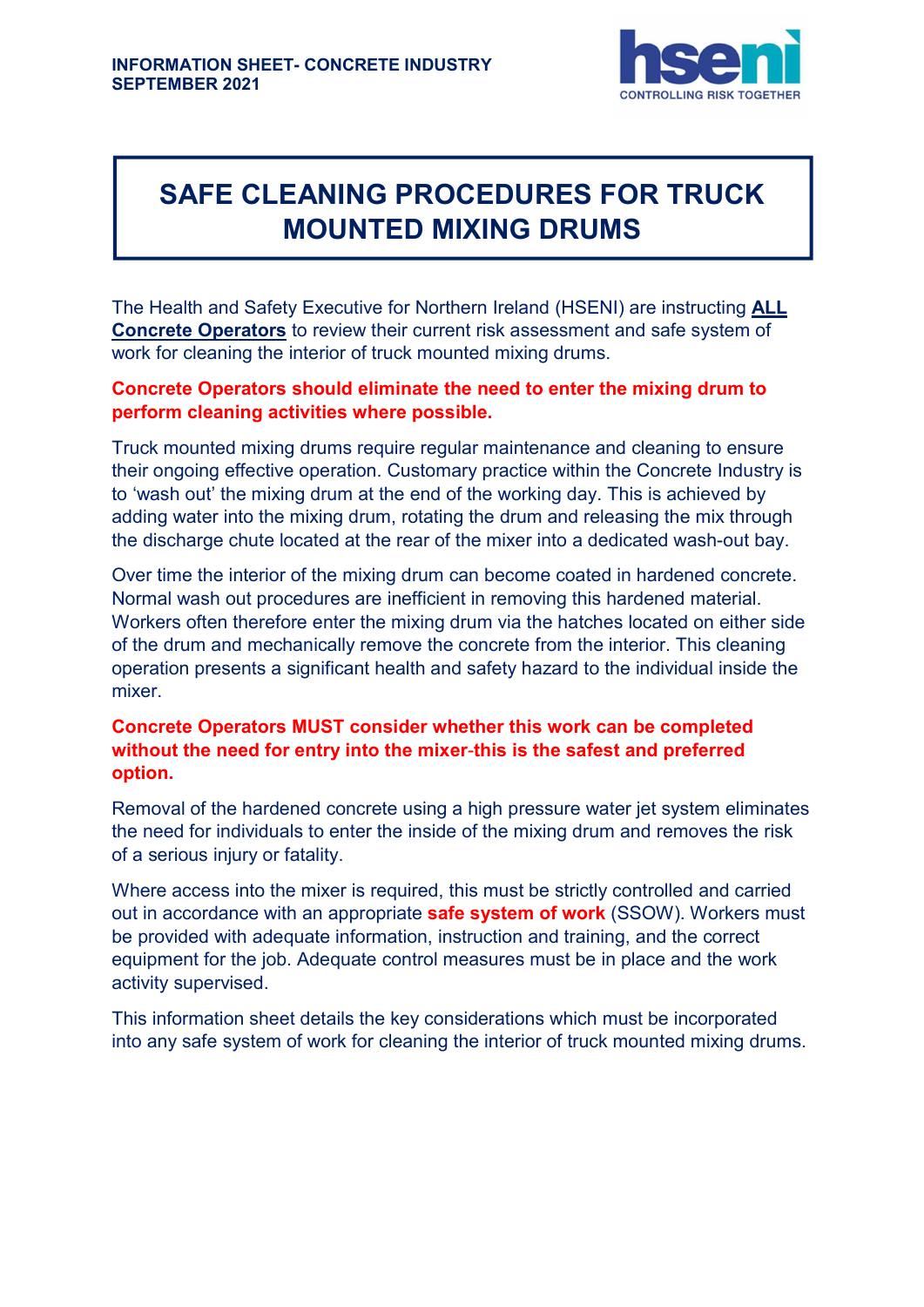#### INFORMATION SHEET- CONCRETE INDUSTRY SEPTEMBER 2021



## BEST PRACTICE

Technology is now available that eliminates the requirement for individuals to enter the mixer drum to remove hardened concrete.







A high pressure, boom mounted, water nozzle is inserted through the back of the mixing drum. The nozzle is tilted close toward the back of the mixing blades for efficient cleaning.



The volume of concrete that can be removed from one truck mounted drum mixer using this method.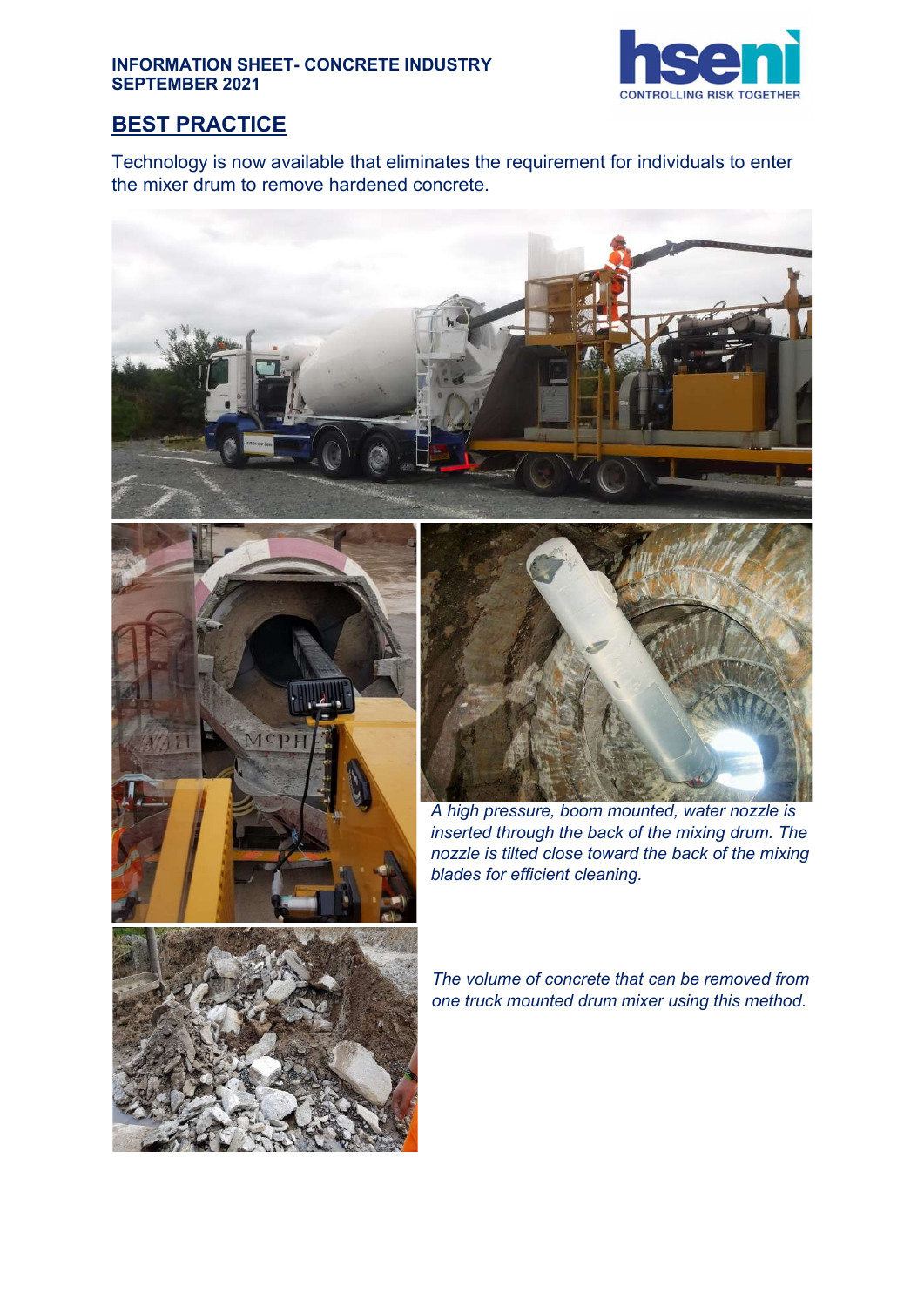

## SAFE SYSTEM OF WORK- REQUIREMENTS

### Confined Space Entry

The interior of a truck mounted mixing drum is classified as a confined space. Truck mounted mixing drums are substantially enclosed and there is a foreseeable risk of serious injury when adequate control measures are not implemented during cleaning activities. Every employee entering the drum must have completed confined space training. Employees posted outside the mixer to assist, or those nominated as a 'spotter', must be trained in confined space rescue. Employees must be both competent and medically fit to enter the confined space.

Further information on confined spaces can be found on the HSENI website at: HSENI Confined Spaces

#### Effective isolation and lockout

Both the truck and the mixing drum must be adequately locked out in order to prevent either the truck or drum becoming energised whilst cleaning is being carried out. Unexpected start-up of the mixer can cause serious injury or death. Where the drum remains mounted on the truck, operators must lockout the cab and engine. This can be achieved by disconnecting the battery, locking the cab door, placing signage on the cab door to notify persons that cleaning activities are currently taking place inside the mixer and ensuring the keys to the truck are retained by the person performing the cleaning activities.

#### Drum access hatches

Hatches on either side of the mixing drum must be removed to allow for access/ egress and for ventilation purposes. Should the drum rotate, these hatches can present an entrapment area. Following isolation and lockout, where there is any residual risk of the drum rotating, adequate measures must be taken to secure the drum and prevent it from moving whilst the worker is inside. The drum must never be repositioned or rotated with the worker inside.

Adequate arrangements must be in place to enable safe access and egress into and out of the drum. The use of ladders will not be acceptable. Ladders are not suitable in the event of rescuing a person from inside the drum. A suitable platform level with the entry and exit height of the drum must be used. The platform must be sized to allow for more than one person to occupy it and must provide adequate room for the evacuation of a person from the drum. The integrity of any access platform used must be checked pre-use to ensure it is safe for use.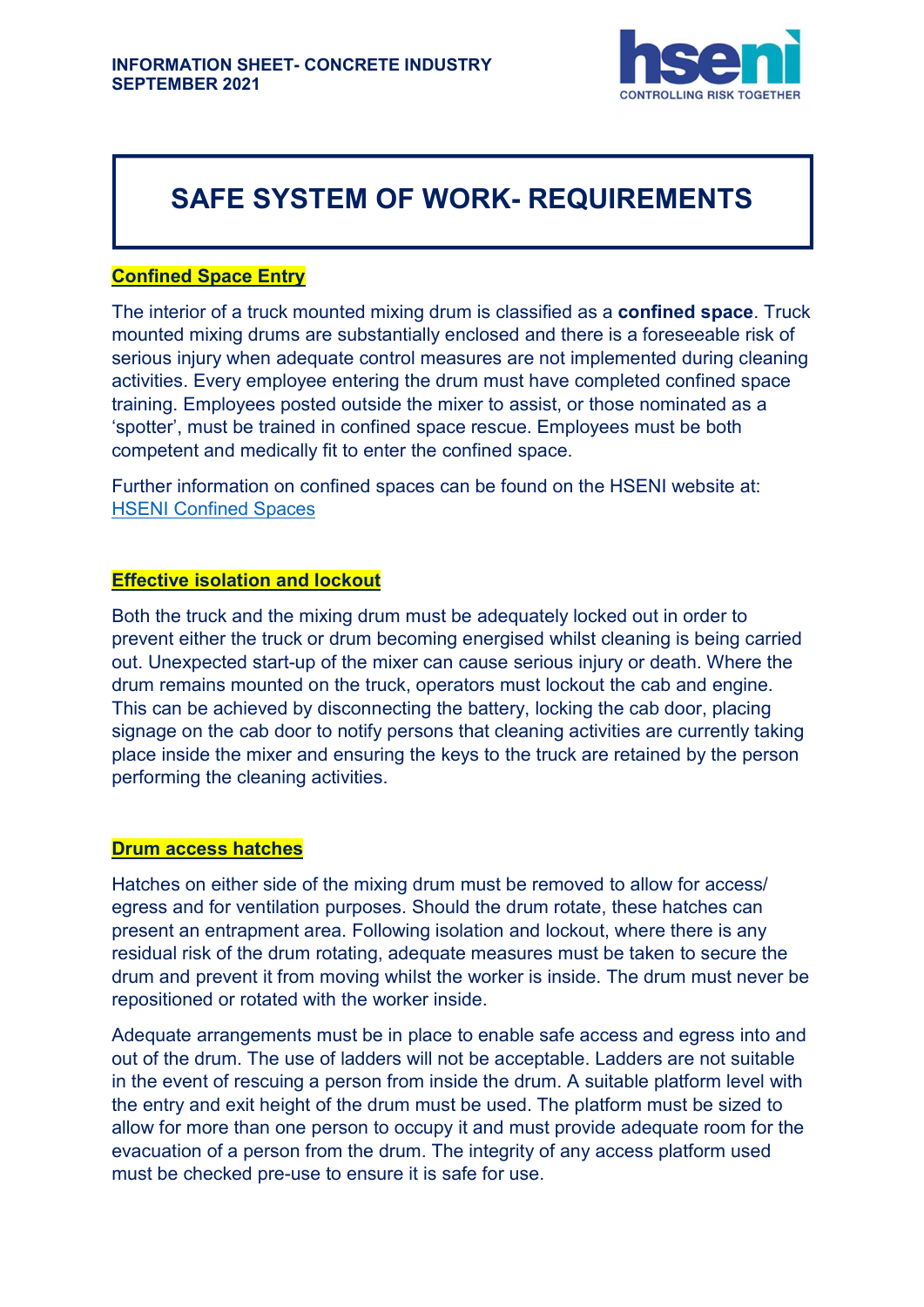

#### Emergency Procedures

An effective emergency plan must be in place for the evacuation of personnel from inside the mixer should a serious injury or health event occur. The emergency plan must be periodically tested, and those involved in rescue operations must receive adequate information, instruction and training to enable them to perform this task.

Operators need to consider the equipment required to rescue a person from inside the drum and ensure workers are of suitable physical proportions to enter, exit and be rescued from the drum. Lone working whilst cleaning the inside of the drum must never be permitted.

## **Dust**

The breaking of concrete inside the drum will generate significant levels of dust including respirable dust and silica. Inhalation of this dust by the worker poses respiratory health risks including occupational asthma with longer term exposures increasing the risk of developing COPD, silicosis and lung cancer. Damping down the interior of the drum with water prior to breaking concrete can assist in reducing the amount of airborne dust. Water nozzles attached to the tool can deliver a continuous spray of water on the breaking tool. Adequate ventilation must be maintained during cleaning activities by ensuring both hatches on the mixer drum are fully open and a fan should be used inside the drum to adequately remove stagnant, dust laden air and allow fresh clean air in. As a minimum, an FFP3 dust mask must be worn by the employee. A power assisted respirator may be required for tasks of a longer duration and where exposure is higher.

#### Noise and Vibration

The use of tools such as a breaker, hammer drill etc. to break out hardened concrete within the drum can create significant noise levels. Where practicable, equipment with lower noise levels should be chosen. Job rotation must be considered in order to reduce individual exposure time and tools used must be adequately maintained. Employees involved in the work activity, both inside and outside the drum, must be provided with adequate hearing protection suitable for the level of noise generated.

Employees are further exposed to vibration of the hands, arms and body when using these tools. Operators must ensure they select the most efficient tools for the cleaning task, adequately maintain tools and implement job rotation to reduce exposure time for individuals.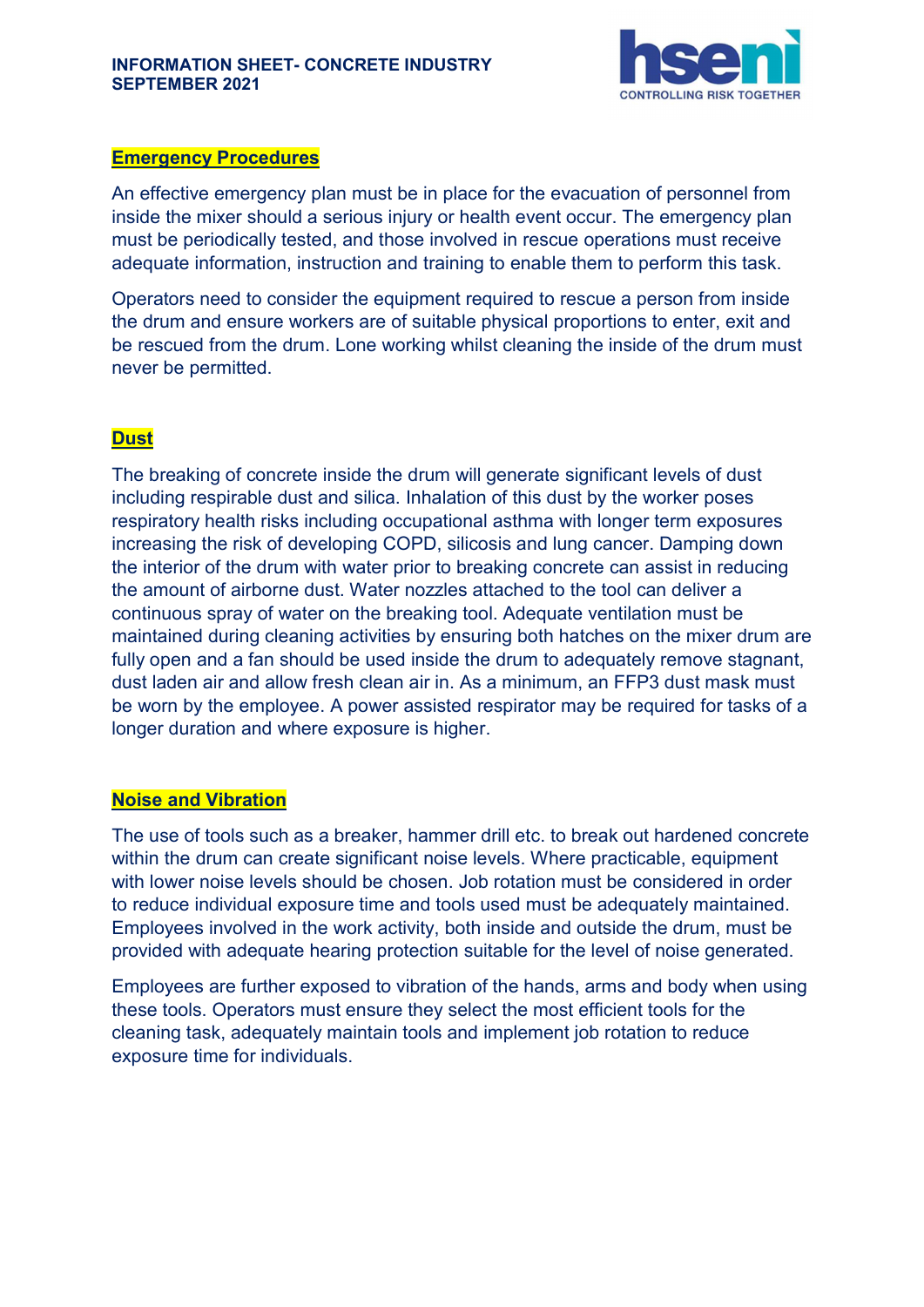#### INFORMATION SHEET- CONCRETE INDUSTRY SEPTEMBER 2021



### Falling Concrete

During the cleaning process there is the potential for concrete material located above the worker to become loose due to vibration, fall, and strike the worker causing injuries. At the start of the work activity, the worker must carry out a visual inspection of the inside of the mixer to check for any significant areas of loose concrete or overhangs. These should be safely removed before any further work. Ensuring the worker is not working above waist height will assist in mitigating the potential for falling debris. The mixer should be positioned to ensure that the work activity can be carried out in the 'down-hand position'. Regular removal of concrete from floor level must also take place to reduce the risk of slips, trips and falls. Any sharp edges must be covered using appropriate materials i.e. padding, foam or similar.

## **Temperature**

Cleaning inside the drum on a hot sunny day can expose employees to high internal mixer temperatures. Individuals will react differently to temperature extremes depending on their body type and physical capabilities. Operators should consider whether work can be carried out in cooler weather. Where work is carried out during warmer weather employees must be given adequate rest breaks and reminded to stay hydrated. Job rotation should be implemented to reduce time spent inside the drum for employees.

### **Lighting**

Adequate lighting must be provided to ensure the cleaning process is adequately illuminated. Any artificial lighting used inside the mixer must not exceed 110 volts and be supplied via a suitable transformer which must be earthed.

### Personal Protective Equipment (PPE)

Suitable PPE must be provided to all employees involved in the work activity. Employees entering the drum must be provided with (as a minimum) safety boots, disposable lightweight overalls, safety gloves, FFP3 dust mask, adequate hearing protection, safety goggles and head protection. Additional PPE may be required dependant on the task, i.e. anti-vibration gloves, knee pads and a power assisted respirator. Employees required to wear tight fitting respiratory protective equipment (RPE) must have undergone a face fit test and be trained in how to use, wear, maintain and store RPE.